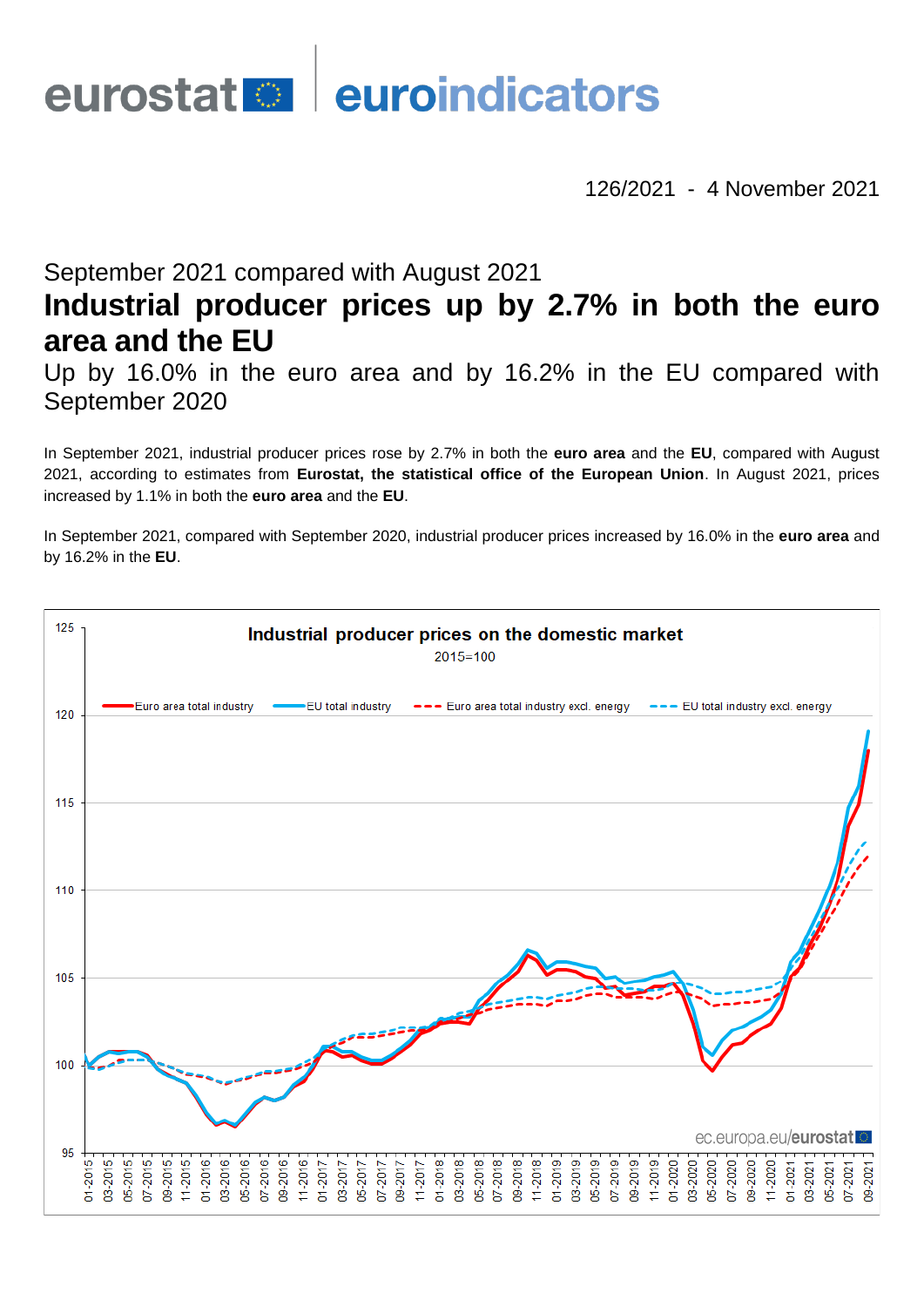## **Monthly comparison by main industrial grouping and by Member State**

Industrial producer prices in the **euro area** in September 2021, compared with August 2021, increased by 7.7% in the energy sector, by 1.0% for intermediate goods, by 0.5% for capital goods, by 0.4% for durable consumer goods and by 0.3% for non-durable consumer goods. Prices in total industry excluding energy increased by 0.6%.

In the **EU**, industrial producer prices increased by 7.8% in the energy sector, by 1.0% for intermediate goods, by 0.6% for capital goods, by 0.5% for durable consumer goods and by 0.3% for non-durable consumer goods. Prices in total industry excluding energy increased by 0.6%.

The industrial producer prices increased in all Member States, with the highest monthly increases being registered in **Ireland** (+23.2%), **Denmark** (+8.4%) and **Greece** (+5.8%).

#### **Annual comparison by main industrial grouping and by Member State**

Industrial producer prices in the **euro area** in September 2021, compared with September 2020, increased by 40.7% in the energy sector, by 15.2% for intermediate goods, by 3.5% for capital goods and for durable consumer goods and by 3.0% for non-durable consumer goods. Prices in total industry excluding energy increased by 8.1%.

In the **EU**, industrial producer prices increased by 40.1% in the energy sector, by 15.7% for intermediate goods, by 4.0% for durable consumer goods, by 3.6% for capital goods and by 3.1% for non-durable consumer goods. Prices in total industry excluding energy increased by 8.3%.

The industrial producer prices increased in all Member States, with the highest yearly increases being registered in **Ireland** (+82.9%), **Denmark** (+34.4%) and **Estonia** (+29.9%).

#### **Geographical information**

The **euro area** (EA19) includes Belgium, Germany, Estonia, Ireland, Greece, Spain, France, Italy, Cyprus, Latvia, Lithuania, Luxembourg, Malta, the Netherlands, Austria, Portugal, Slovenia, Slovakia and Finland.

The **European Union** (EU27) includes Belgium, Bulgaria, Czechia, Denmark, Germany, Estonia, Ireland, Greece, Spain, France, Croatia, Italy, Cyprus, Latvia, Lithuania, Luxembourg, Hungary, Malta, the Netherlands, Austria, Poland, Portugal, Romania, Slovenia, Slovakia, Finland and Sweden.

#### **Methods and definitions**

The **index of producer prices** shows (in the national currency of the country concerned) changes in the ex-works sale prices of all products sold on the domestic market, excluding imports. Euro area and EU indices refer to overall weighted price changes. The figures are not calendar day or seasonally adjusted.

Total industry covers [NACE rev.2](https://ec.europa.eu/eurostat/ramon/nomenclatures/index.cfm?TargetUrl=LST_NOM_DTL&StrNom=NACE_REV2&StrLanguageCode=EN&IntPcKey=&StrLayoutCode=HIERARCHIC&IntCurrentPage=1) sections B to  $D + E36$ .

#### **Revisions and timetable**

Compared with data issued in the News Release [112/2021](https://ec.europa.eu/eurostat/documents/2995521/11563303/4-05102021-AP-EN.pdf/d0567724-cdc1-df6f-b567-cdf39220223e) of 5 October 2021, the monthly percentage change for August 2021 remained unchanged at +1.1% in both the euro area and the EU. The annual percentage change remained unchanged at +13.4% in the euro area and at +13.5% in the EU.

#### **For more information**

Eurostat [database section](https://ec.europa.eu/eurostat/web/short-term-business-statistics/data/database) on short-term business statistics Eurostat [Statistics Explained article](https://ec.europa.eu/eurostat/statistics-explained/index.php/Industrial_producer_price_index_overview) on the index of producer prices The [weights of the Member States](https://circabc.europa.eu/w/browse/d72689ec-103e-41a8-81d1-2e5ea5f171f5) in the EU and euro area aggregates (See file NEWS\_RELEASE\_WEIGHTINGS\_2015) Eurostat €-indicators [release calendar](https://ec.europa.eu/eurostat/news/release-calendar) European Statistics [Code of Practice](https://ec.europa.eu/eurostat/web/products-catalogues/-/KS-02-18-142)

#### **Eurostat Press Office**

María Guadalupe MORENO CABANILLAS Tel: +352-4301-33 408 [eurostat-pressoffice@ec.europa.eu](mailto:eurostat-pressoffice@ec.europa.eu)

**For further information on data** Irene D'AMBROSI Tel: +352-4301-36 526 [irene.d'ambrosi@ec.europa.eu](mailto:irene.d)

**Media requests**: [eurostat-mediasupport@ec.europa.eu](mailto:eurostat-media-support@ec.europa.eu) / Tel: +352-4301-33 408

[@EU\\_Eurostat](https://twitter.com/EU_Eurostat) **f** [@EurostatStatistics](https://www.facebook.com/EurostatStatistics) **[O]** [@EU\\_Eurostat](https://www.instagram.com/eu_eurostat/) **example example example example example example example example example example example example example example example example example example example example examp** 

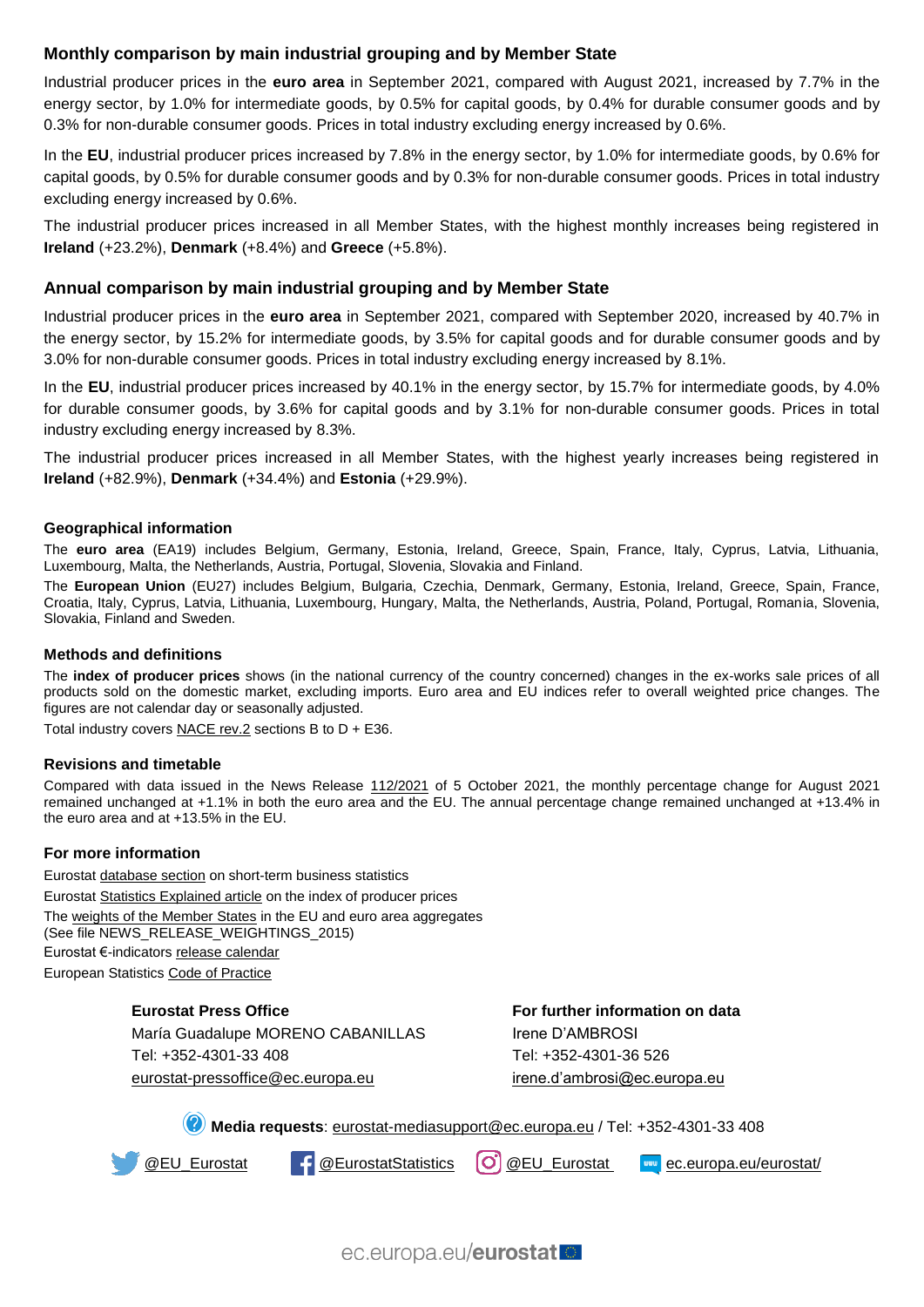### **Industrial producer prices on the domestic market**

% change compared with previous month

|                                 | Apr-21 | May-21 | <b>Jun-21</b> | <b>Jul-21</b> | Aug-21 | Sep-21 |
|---------------------------------|--------|--------|---------------|---------------|--------|--------|
| Euro area                       |        |        |               |               |        |        |
| Total industry                  | 0.9    | 1.3    | 1.5           | 2.5           | 1.1    | 2.7    |
| Total industry excluding energy | 0.9    | 0.9    | 0.7           | 1.1           | 0.7    | 0.6    |
| Intermediate goods              | 1.8    | 1.8    | 1.3           | 2.1           | 1.3    | 1.0    |
| Energy                          | 1.2    | 2.1    | 3.4           | 6.7           | 1.9    | 7.7    |
| Capital goods                   | 0.3    | 0.4    | 0.4           | 0.5           | 0.5    | 0.5    |
| Durable consumer goods          | 0.5    | 0.4    | 0.3           | 0.7           | 0.4    | 0.4    |
| Non-durable consumer goods      | 0.5    | 0.3    | 0.3           | 0.2           | 0.1    | 0.3    |
| <b>EU</b>                       |        |        |               |               |        |        |
| Total industry                  | 1.0    | 1.3    | 1.5           | 2.5           | 1.1    | 2.7    |
| Total industry excluding energy | 1.0    | 0.9    | 0.8           | 1.1           | 0.8    | 0.6    |
| Intermediate goods              | 1.8    | 1.8    | 1.4           | 2.2           | 1.4    | 1.0    |
| Energy                          | 0.9    | 2.3    | 3.6           | 6.1           | 2.0    | 7.8    |
| Capital goods                   | 0.4    | 0.4    | 0.4           | 0.6           | 0.4    | 0.6    |
| Durable consumer goods          | 0.5    | 0.4    | 0.4           | 0.7           | 0.5    | 0.5    |
| Non-durable consumer goods      | 0.6    | 0.3    | 0.4           | 0.1           | 0.2    | 0.3    |

Source dataset[: sts\\_inppd\\_m](https://ec.europa.eu/eurostat/databrowser/bookmark/cd748268-b34e-4033-b663-cf3ce71c37cd?lang=en)

| <b>Total industry</b> | Apr-21           | May-21           | <b>Jun-21</b>    | $Jul-21$         | <b>Aug-21</b>    | <b>Sep-21</b>    |
|-----------------------|------------------|------------------|------------------|------------------|------------------|------------------|
| Euro area             | $\overline{0.9}$ | $\overline{1.3}$ | 1.5              | 2.5              | 1.1              | 2.7              |
| <b>EU</b>             | 1.0              | $\overline{1.3}$ | 1.5              | $\overline{2.5}$ | 1.1              | 2.7              |
| <b>Belgium</b>        | $\overline{0.8}$ | 1.4              | $\overline{2.4}$ | 4.2              | 1.3              | 1.7              |
| <b>Bulgaria</b>       | 0.9              | 1.3              | 1.3              | $\overline{3.4}$ | 4.2              | 3.2              |
| Czechia               | 0.8              | 0.9              | 0.8              | 1.6              | $\overline{1.2}$ | 0.7              |
| <b>Denmark</b>        | 1.1              | $\overline{3.3}$ | $\overline{5.1}$ | 2.4              | 3.1              | 8.4              |
| Germany               | 0.8              | 1.4              | 1.1              | 1.9              | 1.5              | 2.4              |
| <b>Estonia</b>        | 2.1              | 2.4              | 4.6              | 6.4              | 2.1              | 5.3              |
| <b>Ireland</b>        | 6.2              | $\overline{5.3}$ | $-0.3$           | 20.6             | $-4.1$           | 23.2             |
| Greece                | 1.0              | 0.7              | 1.0              | 0.8              | $\overline{0.2}$ | $\overline{5.8}$ |
| <b>Spain</b>          | 2.9              | 1.7              | 2.2              | 2.0              | 1.8              | $\overline{5.2}$ |
| <b>France</b>         | $-0.8$           | 0.4              | 1.3              | 1.5              | 1.0              | 1.7              |
| Croatia               | $-0.4$           | 1.2              | 1.1              | 1.5              | 1.0              | 3.2              |
| Italy                 | 1.4              | 1.3              | 1.7              | $\overline{3.6}$ | 0.4              | 1.9              |
| <b>Cyprus</b>         | $\overline{0.6}$ | $\overline{3.8}$ | 1.0              | 2.3              | $\overline{0.0}$ | 0.5              |
| Latvia                | 1.5              | 2.0              | 3.1              | $\overline{3.5}$ | 2.6              | 4.4              |
| Lithuania             | $\overline{0.1}$ | 1.1              | $\overline{2.3}$ | $\overline{3.0}$ | $\overline{2.1}$ | 1.8              |
| Luxembourg            | 0.5              | 0.4              | 2.1              | 2.8              | 2.2              | 0.3              |
| Hungary               | 1.6              | 1.3              | 1.7              | 3.3              | 1.2              | 2.7              |
| <b>Malta</b>          | $\overline{0.1}$ | 0.3              | 0.2              | 0.0              | $-0.1$           | 0.2              |
| <b>Netherlands</b>    | 1.8              | 1.4              | 1.3              | 3.0              | 1.0              | 2.6              |
| <b>Austria</b>        | 1.0              | 1.1              | 1.1              | 1.9              | $\overline{0.9}$ | 1.7              |
| Poland                | 1.0              | 1.3              | 1.1              | 1.5              | $\overline{0.8}$ | 1.2              |
| Portugal              | 1.5              | 1.3              | 1.6              | 1.6              | 0.8              | 2.9              |
| Romania               | 1.1              | 1.4              | 2.7              | $\overline{2.8}$ | $\overline{1.3}$ | 4.0              |
| Slovenia              | 0.7              | 1.2              | 1.5              | 1.4              | 1.4              | 0.8              |
| <b>Slovakia</b>       | 0.4              | 0.8              | 0.2              | 2.3              | 1.2              | 1.5              |
| <b>Finland</b>        | 0.1              | $\overline{2.6}$ | 1.4              | $\overline{3.9}$ | 1.4              | 2.2              |
| <b>Sweden</b>         | 0.4              | 1.3              | 1.1              | 2.6              | 1.8              | 2.3              |
| <b>Norway</b>         | $\overline{1.8}$ | 0.7              | 0.2              | $\overline{3.0}$ | $\overline{3.2}$ | 2.4              |
| <b>Switzerland</b>    | 0.4              | 0.3              | 0.2              | 0.6              | 0.2              | 0.0              |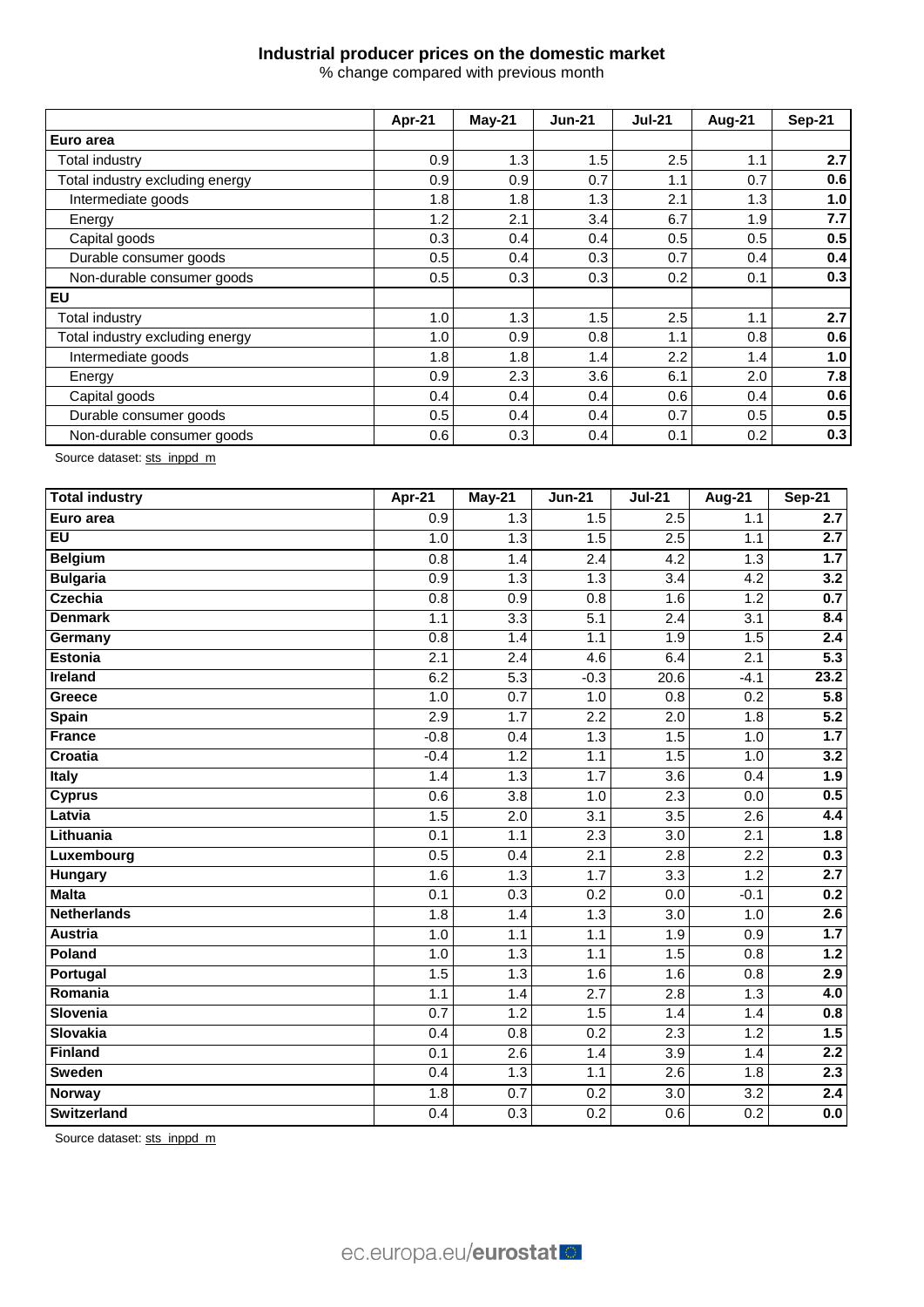# **Industrial producer prices on the domestic market**

% change compared with same month of previous year

|                                 | Apr-21 | May-21 | <b>Jun-21</b> | <b>Jul-21</b> | Aug-21 | <b>Sep-21</b> |
|---------------------------------|--------|--------|---------------|---------------|--------|---------------|
| Euro area                       |        |        |               |               |        |               |
| Total industry                  | 7.6    | 9.6    | 10.3          | 12.4          | 13.4   | 16.0          |
| Total industry excluding energy | 3.6    | 4.9    | 5.6           | 6.8           | 7.4    | 8.1           |
| Intermediate goods              | 7.0    | 9.3    | 10.7          | 12.8          | 14.2   | 15.2          |
| Energy                          | 20.6   | 25.1   | 25.5          | 30.1          | 31.9   | 40.7          |
| Capital goods                   | 1.4    | 1.8    | 2.0           | 2.5           | 3.1    | 3.5           |
| Durable consumer goods          | 1.8    | 2.1    | 2.3           | 2.7           | 3.1    | 3.5           |
| Non-durable consumer goods      | 1.1    | 1.9    | 2.3           | 2.7           | 2.7    | 3.0           |
| <b>EU</b>                       |        |        |               |               |        |               |
| <b>Total industry</b>           | 7.7    | 9.6    | 10.4          | 12.5          | 13.5   | 16.2          |
| Total industry excluding energy | 3.7    | 5.0    | 5.9           | 6.9           | 7.8    | 8.3           |
| Intermediate goods              | 7.2    | 9.4    | 10.9          | 13.2          | 14.7   | 15.7          |
| Energy                          | 20.5   | 24.8   | 25.0          | 29.4          | 31.0   | 40.1          |
| Capital goods                   | 1.4    | 1.8    | 2.1           | 2.7           | 3.1    | 3.6           |
| Durable consumer goods          | 2.0    | 2.3    | 2.6           | 3.1           | 3.5    | 4.0           |
| Non-durable consumer goods      | 1.1    | 2.0    | 2.5           | 2.7           | 2.9    | 3.1           |

Source dataset: [sts\\_inppd\\_m](https://ec.europa.eu/eurostat/databrowser/bookmark/bd902e9e-9250-4b5a-a935-e357ee2cee92?lang=en)

| <b>Total industry</b> | $Apr-21$         | May-21           | <b>Jun-21</b>    | $Jul-21$          | Aug- $21$        | <b>Sep-21</b>     |
|-----------------------|------------------|------------------|------------------|-------------------|------------------|-------------------|
| Euro area             | 7.6              | 9.6              | 10.3             | 12.4              | 13.4             | 16.0              |
| EU                    | 7.7              | 9.6              | 10.4             | 12.5              | 13.5             | 16.2              |
| <b>Belgium</b>        | 13.0             | 20.1             | 20.7             | 23.0              | 23.9             | 25.4              |
| <b>Bulgaria</b>       | 6.9              | 9.0              | 9.9              | 11.8              | 17.1             | 20.3              |
| <b>Czechia</b>        | 4.6              | 5.1              | 6.1              | 7.8               | 9.3              | 9.9               |
| <b>Denmark</b>        | 13.3             | 17.2             | 19.1             | 22.7              | 23.8             | 34.4              |
| Germany               | 4.4              | 6.4              | 7.6              | 9.4               | 10.9             | 13.3              |
| <b>Estonia</b>        | 10.6             | 12.5             | 13.5             | 23.5              | 22.3             | 29.9              |
| Ireland               | 34.1             | 45.1             | 42.5             | 67.7              | 54.8             | 82.9              |
| Greece                | 10.7             | 10.2             | $\overline{9.7}$ | 10.2              | 10.5             | 17.3              |
| Spain                 | 12.9             | 15.3             | 15.4             | 15.6              | 17.9             | 23.6              |
| <b>France</b>         | 6.9              | 7.3              | $\overline{7.8}$ | 9.0               | 10.0             | 11.6              |
| Croatia               | 5.5              | $\overline{7.4}$ | $\overline{8.0}$ | 8.9               | 10.3             | 13.9              |
| Italy                 | $\overline{8.2}$ | 10.0             | 11.0             | 13.5              | 13.8             | 15.6              |
| <b>Cyprus</b>         | $-0.3$           | 6.8              | $\overline{7.6}$ | 12.3              | 12.2             | $\overline{12.7}$ |
| Latvia                | $\overline{2.4}$ | 5.8              | $\overline{9.0}$ | 12.9              | 16.1             | 20.8              |
| Lithuania             | 8.7              | 11.0             | 11.9             | $\overline{14.0}$ | 15.8             | 18.1              |
| Luxembourg            | 7.2              | $\overline{8.2}$ | 10.3             | 14.7              | 17.0             | 17.6              |
| Hungary               | 11.5             | 14.3             | 15.2             | 18.0              | 18.3             | 20.0              |
| <b>Malta</b>          | $\overline{0.9}$ | 1.2              | 1.3              | 1.4               | 1.3              | 1.4               |
| <b>Netherlands</b>    | 12.7             | 15.3             | 15.4             | 18.5              | 19.3             | 21.4              |
| <b>Austria</b>        | 4.9              | 6.8              | $\overline{7.6}$ | 9.4               | 10.3             | 12.0              |
| Poland                | 7.2              | 8.6              | 8.9              | 10.3              | 11.5             | 12.9              |
| Portugal              | 7.5              | 9.7              | 10.3             | 10.8              | 11.8             | 15.3              |
| Romania               | 8.2              | 10.4             | 12.4             | 15.3              | 17.1             | $\overline{21.7}$ |
| Slovenia              | 3.0              | $\overline{4.5}$ | $\overline{5.2}$ | 6.9               | 8.1              | 9.0               |
| Slovakia              | 0.8              | 3.4              | $\overline{3.5}$ | $\overline{5.4}$  | 7.0              | 8.5               |
| <b>Finland</b>        | 8.1              | 11.1             | 10.2             | 14.9              | 14.6             | 18.1              |
| <b>Sweden</b>         | 7.3              | 9.2              | 9.1              | 12.9              | 13.6             | 16.0              |
| <b>Norway</b>         | 8.9              | 9.6              | 10.8             | 13.1              | 16.0             | 17.6              |
| <b>Switzerland</b>    | 1.4              | 1.8              | 1.8              | 2.3               | $\overline{2.4}$ | 2.4               |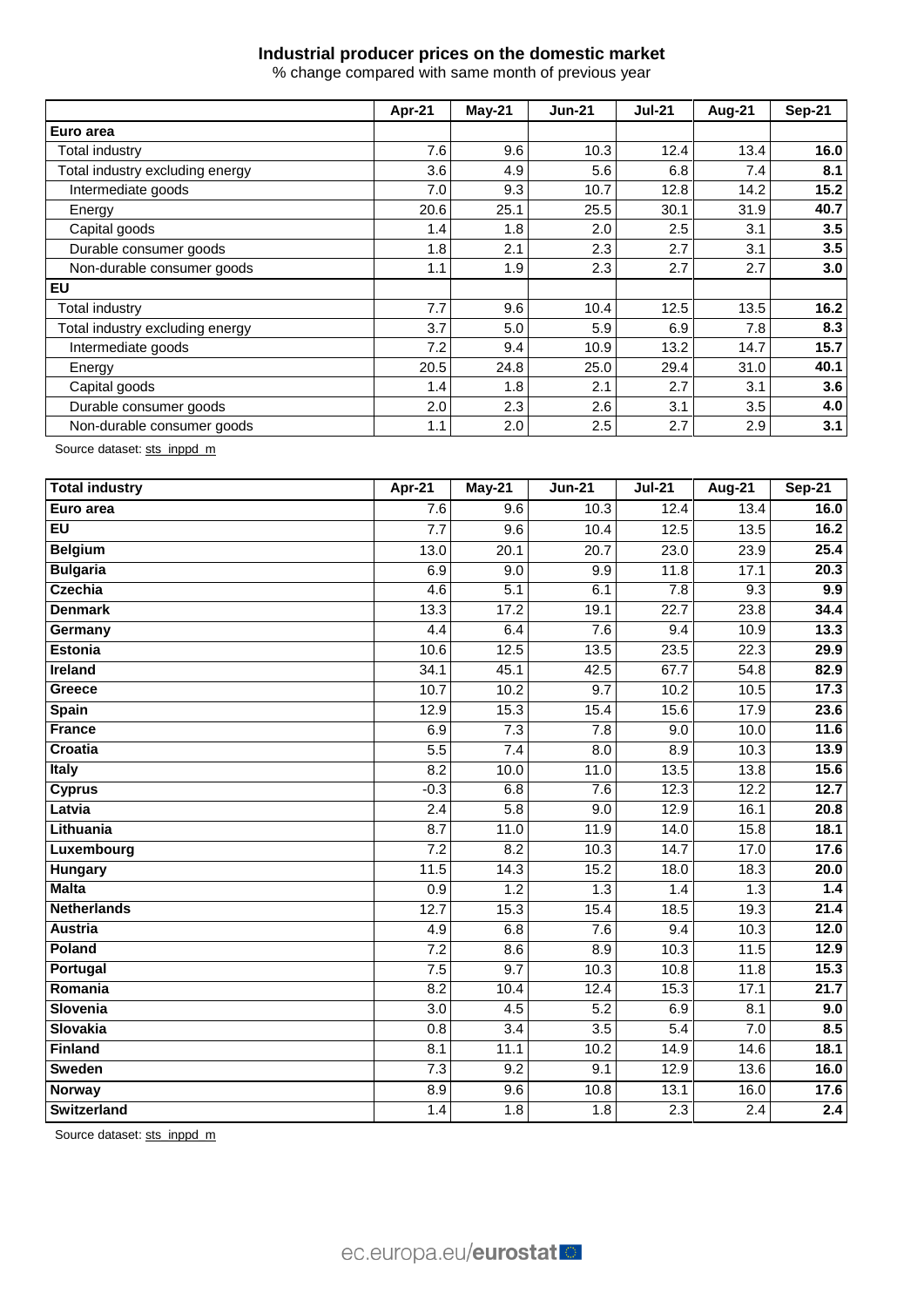## **Industrial producer prices indices on the domestic market for total industry**

(base year 2015)

|                    | 09/18 | 09/19 | 09/20 | 10/20 | 11/20 | 12/20 | 01/21 | 02/21 | 03/21 | 04/21 | 05/21 | 06/21 | 07/21 | 08/21 | 09/21 |
|--------------------|-------|-------|-------|-------|-------|-------|-------|-------|-------|-------|-------|-------|-------|-------|-------|
| Euro area          | 105.4 | 104.1 | 101.7 | 102.1 | 102.4 | 103.3 | 105.1 | 105.6 | 106.9 | 107.9 | 109.3 | 110.9 | 113.7 | 114.9 | 118.0 |
| EU                 | 105.8 | 104.8 | 102.5 | 102.8 | 103.2 | 104.1 | 105.9 | 106.5 | 107.8 | 108.9 | 110.3 | 111.9 | 114.7 | 116.0 | 119.1 |
| <b>Belgium</b>     | 116.0 | 114.0 | 110.1 | 114.2 | 114.5 | 115.6 | 118.4 | 121.3 | 123.0 | 124.0 | 125.7 | 128.7 | 134.1 | 135.8 | 138.1 |
| <b>Bulgaria</b>    | 106.0 | 110.8 | 108.8 | 109.3 | 109.6 | 110.7 | 111.7 | 112.7 | 113.8 | 114.8 | 116.3 | 117.8 | 121.8 | 126.9 | 130.9 |
| <b>Czechia</b>     | 101.5 | 103.4 | 103.0 | 103.4 | 102.9 | 103.1 | 104.4 | 105.1 | 106.6 | 107.4 | 108.4 | 109.3 | 111.1 | 112.4 | 113.2 |
| <b>Denmark</b>     | 110.4 | 106.0 | 103.9 | 101.4 | 103.1 | 104.9 | 108.4 | 110.5 | 111.2 | 112.4 | 116.1 | 122.0 | 124.9 | 128.8 | 139.6 |
| Germany            | 104.5 | 104.6 | 103.7 | 103.8 | 103.9 | 104.6 | 105.8 | 106.5 | 107.3 | 108.2 | 109.7 | 110.9 | 113.0 | 114.7 | 117.5 |
| <b>Estonia</b>     | 109.7 | 110.5 | 107.2 | 106.9 | 108.2 | 109.6 | 111.6 | 113.1 | 111.3 | 113.6 | 116.3 | 121.7 | 129.5 | 132.2 | 139.2 |
| Ireland            | 107.0 | 95.9  | 94.9  | 96.9  | 95.5  | 102.0 | 112.2 | 101.3 | 109.3 | 116.1 | 122.2 | 121.8 | 146.9 | 140.9 | 173.6 |
| Greece             | 103.8 | 102.5 | 96.8  | 96.9  | 96.8  | 98.0  | 100.0 | 102.8 | 103.5 | 104.5 | 105.2 | 106.3 | 107.1 | 107.3 | 113.5 |
| Spain              | 106.3 | 102.8 | 99.4  | 99.0  | 99.9  | 100.8 | 104.3 | 102.5 | 105.2 | 108.3 | 110.1 | 112.5 | 114.7 | 116.8 | 122.9 |
| <b>France</b>      | 103.6 | 102.7 | 100.3 | 100.3 | 101.9 | 103.1 | 104.2 | 105.3 | 106.3 | 105.5 | 105.9 | 107.3 | 108.9 | 110.0 | 111.9 |
| Croatia            | 101.4 | 101.2 | 98.0  | 99.1  | 99.4  | 100.4 | 101.0 | 102.4 | 103.5 | 103.1 | 104.3 | 105.4 | 107.0 | 108.1 | 111.6 |
| Italy              | 105.9 | 103.4 | 99.5  | 100.4 | 100.2 | 100.7 | 102.4 | 102.9 | 103.9 | 105.4 | 106.8 | 108.6 | 112.5 | 112.9 | 115.0 |
| <b>Cyprus</b>      | 105.3 | 106.3 | 99.5  | 99.0  | 100.1 | 100.1 | 100.8 | 101.7 | 103.4 | 104.0 | 107.9 | 109.0 | 111.5 | 111.5 | 112.1 |
| Latvia             | 106.6 | 108.1 | 104.2 | 103.8 | 104.2 | 104.2 | 104.7 | 105.6 | 106.3 | 107.9 | 110.1 | 113.5 | 117.5 | 120.6 | 125.9 |
| Lithuania          | 106.7 | 105.0 | 97.4  | 97.3  | 97.2  | 99.0  | 100.1 | 102.1 | 103.9 | 104.0 | 105.1 | 107.5 | 110.7 | 113.0 | 115.0 |
| Luxembourg         | 96.6  | 98.5  | 96.8  | 96.7  | 97.2  | 98.0  | 100.7 | 103.5 | 105.0 | 105.5 | 105.9 | 108.1 | 111.1 | 113.5 | 113.8 |
| Hungary            | 110.0 | 112.6 | 113.6 | 114.0 | 114.5 | 116.2 | 117.5 | 119.2 | 121.3 | 123.2 | 124.8 | 126.9 | 131.1 | 132.7 | 136.3 |
| <b>Malta</b>       | 101.5 | 102.4 | 104.1 | 104.1 | 104.1 | 103.9 | 104.8 | 104.8 | 104.9 | 105.0 | 105.3 | 105.5 | 105.5 | 105.4 | 105.6 |
| <b>Netherlands</b> | 106.8 | 105.7 | 103.4 | 103.6 | 104.2 | 105.3 | 108.4 | 110.3 | 112.5 | 114.5 | 116.1 | 117.6 | 121.1 | 122.3 | 125.5 |
| Austria            | 103.6 | 102.0 | 99.9  | 100.2 | 100.5 | 101.1 | 102.1 | 102.9 | 103.7 | 104.7 | 105.8 | 107.0 | 109.0 | 110.0 | 111.9 |
| Poland             | 109.0 | 109.9 | 108.0 | 108.2 | 108.4 | 109.2 | 110.3 | 111.8 | 113.8 | 114.9 | 116.4 | 117.7 | 119.5 | 120.5 | 121.9 |
| Portugal           | 105.8 | 103.3 | 100.0 | 100.1 | 100.1 | 100.3 | 102.9 | 102.8 | 104.7 | 106.3 | 107.7 | 109.4 | 111.1 | 112.0 | 115.3 |
| Romania            | 106.7 | 111.2 | 110.2 | 110.2 | 111.5 | 113.4 | 114.9 | 115.8 | 117.7 | 119.0 | 120.7 | 123.9 | 127.4 | 129.0 | 134.1 |
| Slovenia           | 102.2 | 104.3 | 104.6 | 104.9 | 105.1 | 105.1 | 105.6 | 106.3 | 106.4 | 107.1 | 108.4 | 110.0 | 111.5 | 113.1 | 114.0 |
| Slovakia           | 103.8 | 105.2 | 105.5 | 105.7 | 105.0 | 105.3 | 105.8 | 106.9 | 107.5 | 107.9 | 108.8 | 109.0 | 111.5 | 112.8 | 114.5 |
| <b>Finland</b>     | 106.2 | 106.1 | 101.6 | 101.5 | 101.5 | 103.1 | 104.9 | 106.3 | 107.1 | 107.2 | 110.0 | 111.5 | 115.8 | 117.4 | 120.0 |
| <b>Sweden</b>      | 111.2 | 112.0 | 109.9 | 109.6 | 110.6 | 112.1 | 114.1 | 115.5 | 116.0 | 116.5 | 118.0 | 119.3 | 122.4 | 124.6 | 127.5 |
| Norway             | 114.9 | 114.3 | 112.9 | 113.0 | 112.6 | 114.7 | 119.0 | 119.8 | 118.9 | 121.0 | 121.8 | 122.0 | 125.7 | 129.7 | 132.8 |
| Switzerland        | 100.0 | 100.4 | 99.5  | 99.6  | 99.3  | 99.6  | 99.8  | 99.8  | 100.2 | 100.6 | 100.9 | 101.1 | 101.7 | 101.9 | 101.9 |